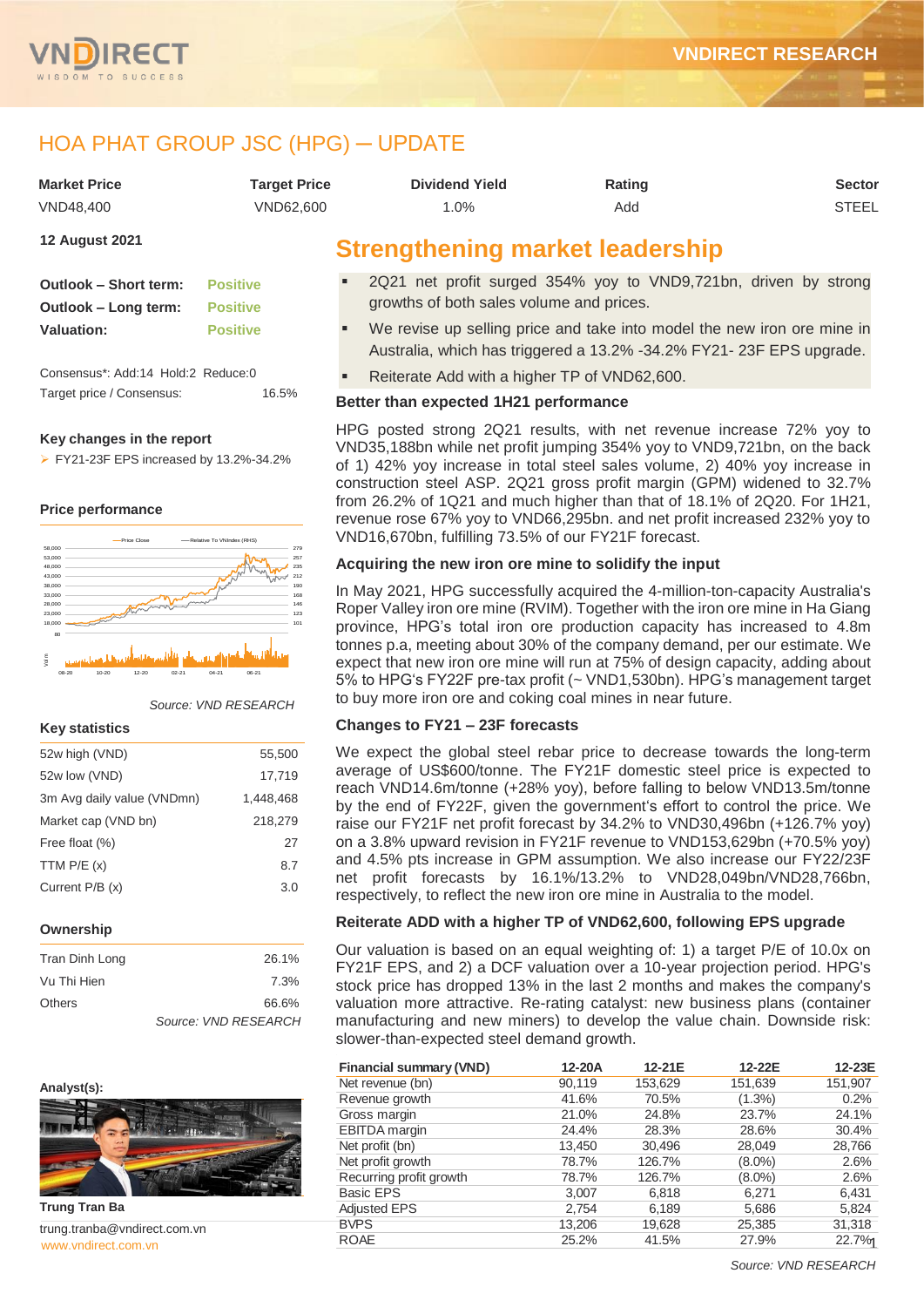

#### **STRENGTHENING MARKET LEADERSHIP**

#### **Reiterate Add with a higher TP of VND62,600**

We raise our TP to VND62,600 to reflect the FY21-23F EPS upgrade, the incorporation of RVIM into our model and changes in key commodity price assumptions. Our valuation is based on an equal weighting of: 1) a target P/E of 10.0x on FY21F EPS, and 2) a DCF valuation over a 10-year projection period.

HPG stock price has dropped 13% in the past 2 months, due to the following negative information: (1) weak domestic construction steel demand in May-Jun 2021 due to the impact of the Covid-19 pandemic, and (2) construction steel selling price fell 3 times in Jun-Jul 2021 with a total decrease of 8% since mid-May peak. However, we think the pandemic will be gradually controlled in 3Q21 and the government will accelerate disbursement of public investment from 4Q21F. With the largest market share position in construction steel, HPG will be the main beneficiary of this trend.

We are also optimistic about HPG's plans for vertical integration as the company acquired two large vessels and an Australian iron ore mine, supporting the company's GPM in 2H21-22F not falling much from its peak in 1H21. Therefore, we maintain our Add recommendation on HPG.

|  |  |  |  | Figure 1: DCF model – key assumptions |
|--|--|--|--|---------------------------------------|
|--|--|--|--|---------------------------------------|

| <b>General assumptions</b>         |                           |
|------------------------------------|---------------------------|
| Risk free rate (10-year VGB yield) | 3.0%                      |
| Equity risk premium                | 11.0%                     |
| Beta (source: BB, 1-y adj. beta)   | 1.1                       |
| Cost of equity                     | 15.1%                     |
| Long-term growth rate              | 1.0%                      |
| Cost of Debt                       | 5.0%                      |
| <b>WACC</b>                        | 11.4%                     |
| (in VND bn, otherwise noted)       |                           |
| PV of DCF (10 years)               | 146,662                   |
| PV of Terminal value               | 159,480                   |
| Enteprise value                    | 306,142                   |
| Less: Total Debt                   | 58,096                    |
| Plus: Cash and Cash equiv.         | 35,038                    |
| Less: Minority Interest            | 210                       |
| Implied EV                         | 282,874                   |
| No. of o/s shares (mn shares)      | 4,473                     |
| Implied value per share (VND)      | 63,241                    |
|                                    | Source: VNDIRECT RESEARCH |

#### **Figure 2: P/E method assumptions Figure 3: Blended target price, based on our estimates**

| EPS 2021                      | 6,189                     | Method                      | Implied value per | Weight (%)                | <b>Weighted price</b> |
|-------------------------------|---------------------------|-----------------------------|-------------------|---------------------------|-----------------------|
| Industry average multiple     | 6.4                       |                             | share (VND)       |                           | (VND)                 |
| Premium                       | 56.3%                     | <b>DCF</b>                  | 63.241            | 50%                       | 31,621                |
|                               |                           | P/E                         | 61,888            | 50%                       | 30,944                |
| Target multiple               | 10.0                      |                             |                   |                           |                       |
| Implied value per share (VND) | 61,888                    | Target price (VND, rounded) |                   |                           | 62.600                |
|                               |                           |                             |                   |                           |                       |
|                               | Source: VNDIRECT RESEARCH |                             |                   | Source: VNDIRECT RESEARCH |                       |
|                               |                           |                             |                   |                           |                       |

HPG now trades at 7.8x FY21F P/E vs. regional peer's 6.4x FY21F median P/E. Despite its smaller capacity scale, we believe that HPG deserves a higher valuation than its peers given its superior profitability (FY21F ROE of 41.5% vs 14.9% peer median) and solid growth prospects with an FY21F net profit growth of 127% yoy, based on our forecast.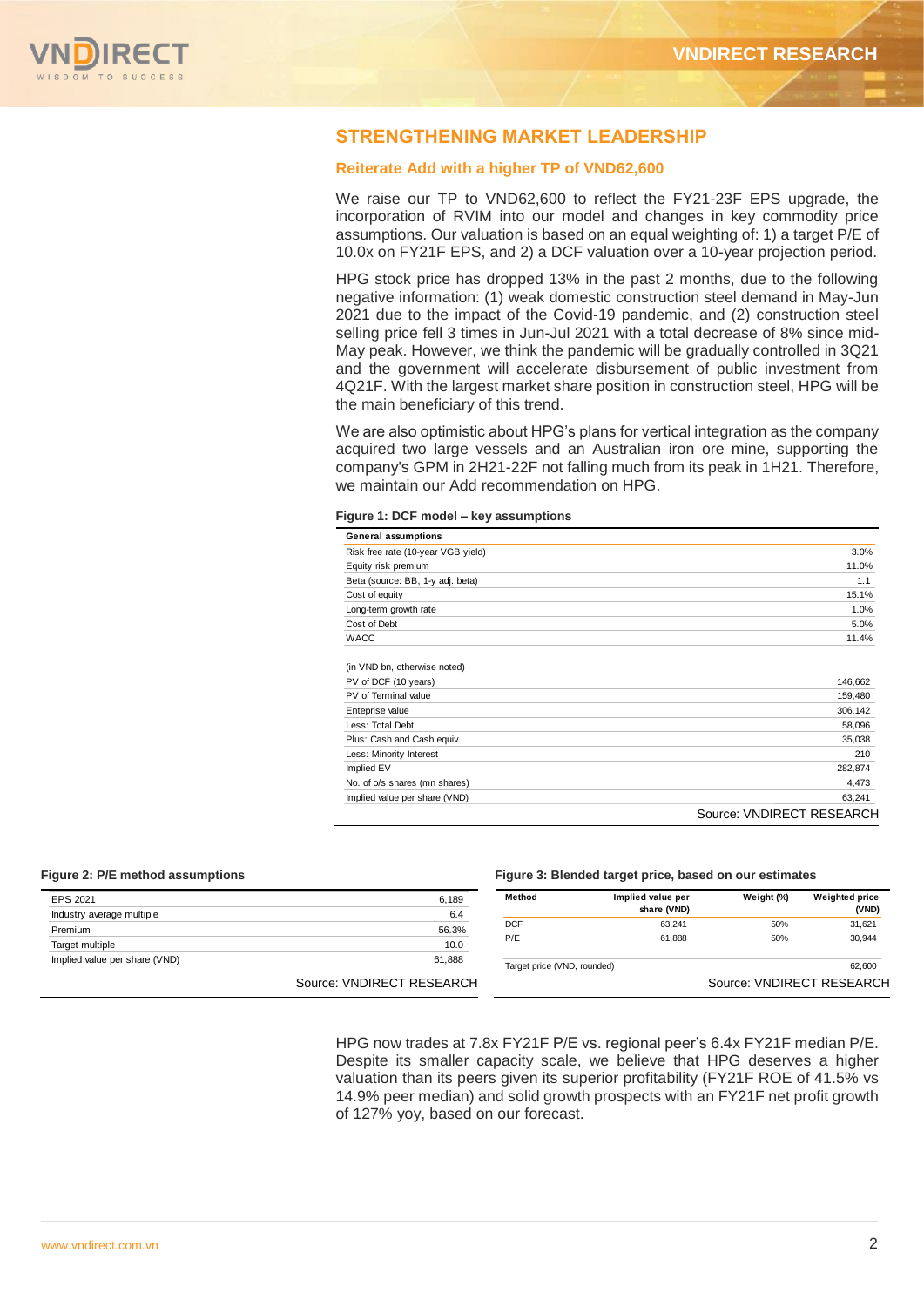#### **Figure 4: Peer comparison**

| Company                         | Ticker         | Price    | Mkt cap | P/E(x) |       | 3-year EPS                                                   | P/BV(x) |       | EV/EBITDA (x) |       | <b>ROE (%)</b> |       |
|---------------------------------|----------------|----------|---------|--------|-------|--------------------------------------------------------------|---------|-------|---------------|-------|----------------|-------|
|                                 |                | LC\$     | US\$ m  | CY21F  | CY22F | <b>CAGR (%)</b>                                              | CY21F   | CY22F | CY21F         | CY22F | CY21F          | CY22F |
| Regional listed steel producers |                |          |         |        |       |                                                              |         |       |               |       |                |       |
| <b>JSW Steel</b>                | <b>JSTL IN</b> | 745.0    | 24,249  | 8.6    | 10.4  | 23.0                                                         | 2.8     | 2.3   | 6.1           | 6.9   | 34.8           | 23.2  |
| <b>Tata Steel</b>               | <b>TATA IN</b> | 1,429.2  | 23,176  | 6.1    | 9.3   | 35.6                                                         | 1.7     | 1.5   | 4.6           | 6.2   | 31.7           | 16.6  |
| <b>Hindalco Industries</b>      | <b>HNDL IN</b> | 361.4    | 13,166  | 9.7    | 9.3   | 0.7                                                          | 1.3     | 1.2   | 6.2           | 6.2   | 14.0           | 12.9  |
| Jindal Steel & Power Ltd        | <b>JSP IN</b>  | 421.6    | 5,790   | 5.8    | 7.6   | 58.5                                                         | 1.1     | 1.0   | 3.7           | 4.6   | 21.2           | 13.3  |
| <b>NMDC</b>                     | NMDC IN        | 171.6    | 6,770   | 5.7    | 7.7   | 26.5                                                         | 1.4     | 1.3   | 3.9           | 5.4   | 26.5           | 17.5  |
| Nippon Steel Corp               | 5401 JP        | 1,896.0  | 18,907  | 6.7    | 7.5   | na                                                           | 0.7     | 0.6   | 5.7           | 6.4   | 10.5           | 8.3   |
| JFE Holidng Inc                 | 5411 JP        | 1,513.0  | 8,422   | 5.6    | 6.1   | na                                                           | 0.5     | 0.5   | 5.6           | 5.9   | 8.3            | 7.8   |
| <b>Bluescope Steel Ltd</b>      | <b>BSL AU</b>  | 21.3     | 9,212   | 11.0   | 7.0   | 7.1                                                          | 1.8     | 1.5   | 6.0           | 4.4   | 15.8           | 22.3  |
| Angang Steel Co Ltd-A           | 000898 CH      | 5.0      | 7,088   | 7.1    | 6.7   | (15.6)                                                       | 0.8     | 0.7   | 4.4           | 4.2   | 12.0           | 12.1  |
| Hyundai Steel                   | 004020 KS      | 50,500.0 | 5,796   | 5.9    | 6.3   | na                                                           | 0.4     | 0.4   | 5.4           | 5.6   | 6.7            | 5.9   |
| Average                         |                |          | 12,258  | 7.2    | 7.8   | 19.4                                                         | 1.2     | 1.1   | 5.1           | 5.6   | 18.1           | 14.0  |
| Median                          |                |          | 8,817   | 6.4    | 7.5   | 23.0                                                         | 1.2     | 1.1   | 5.5           | 5.8   | 14.9           | 13.1  |
| <b>Hoa Phat Group</b>           | <b>HPG VN</b>  | 48,400   | 9,493   | 7.8    | 8.5   | 17.8                                                         | 2.5     | 1.9   | 6.6           | 6.5   | 41.5           | 27.9  |
|                                 |                |          |         |        |       | Source: VNDIRECT RESEARCH, BLOOMBERG, DATA AS OF 12 AUG 2021 |         |       |               |       |                |       |

#### **2Q21 recap: net profit soared on significant GPM expansion**

#### **Figure 5: 2Q21 business results**

| Regional listed steel producers<br><b>JSW Steel</b>                                                                                                                                                        |                |              |                  | Mkt cap                                                                                                                                                       | P/E(x)           | 3-year EPS                                                   | P/BV(x)        |                                 |                                                                                                                                                                                                                                                                                                           |       |       | <b>ROE (%)</b> |
|------------------------------------------------------------------------------------------------------------------------------------------------------------------------------------------------------------|----------------|--------------|------------------|---------------------------------------------------------------------------------------------------------------------------------------------------------------|------------------|--------------------------------------------------------------|----------------|---------------------------------|-----------------------------------------------------------------------------------------------------------------------------------------------------------------------------------------------------------------------------------------------------------------------------------------------------------|-------|-------|----------------|
|                                                                                                                                                                                                            |                |              | LC\$             | US\$ m                                                                                                                                                        | CY21F            | CY22F CAGR (%)                                               | CY21F          | CY <sub>22</sub> F              | CY21F                                                                                                                                                                                                                                                                                                     | CY22F | CY21F | CY22F          |
|                                                                                                                                                                                                            |                |              |                  |                                                                                                                                                               |                  |                                                              |                |                                 |                                                                                                                                                                                                                                                                                                           |       |       |                |
|                                                                                                                                                                                                            | <b>JSTL IN</b> |              | 745.0            | 24,249                                                                                                                                                        | 8.6              | 10.4<br>23.0                                                 | 2.8            | 2.3                             | 6.1                                                                                                                                                                                                                                                                                                       | 6.9   | 34.8  | 23.2           |
| <b>Tata Steel</b>                                                                                                                                                                                          | <b>TATA IN</b> |              | 1,429.2          | 23,176                                                                                                                                                        | 6.1              | 9.3<br>35.6                                                  | 1.7            | 1.5                             | 4.6                                                                                                                                                                                                                                                                                                       | 6.2   | 31.7  | 16.6           |
| Hindalco Industries                                                                                                                                                                                        | HNDL IN        |              | 361.4            | 13,166                                                                                                                                                        | 9.7              | 9.3<br>0.7                                                   | 1.3            | 1.2                             | 6.2                                                                                                                                                                                                                                                                                                       | 6.2   | 14.0  | 12.9           |
| Jindal Steel & Power Ltd                                                                                                                                                                                   | <b>JSP IN</b>  |              | 421.6            | 5,790                                                                                                                                                         | 5.8              | 7.6<br>58.5                                                  | 1.1            | 1.0                             | 3.7                                                                                                                                                                                                                                                                                                       | 4.6   | 21.2  | 13.3           |
| <b>NMDC</b>                                                                                                                                                                                                | NMDC IN        |              | 171.6            | 6,770                                                                                                                                                         | 5.7              | 7.7<br>26.5                                                  | 1.4            | 1.3                             | 3.9                                                                                                                                                                                                                                                                                                       | 5.4   | 26.5  | 17.5           |
| Nippon Steel Corp                                                                                                                                                                                          | 5401 JP        |              | 1,896.0          | 18,907                                                                                                                                                        | 6.7              | 7.5<br>na                                                    | 0.7            | 0.6                             | 5.7                                                                                                                                                                                                                                                                                                       | 6.4   | 10.5  | 8.3            |
| JFE Holidng Inc                                                                                                                                                                                            | 5411 JP        |              | 1,513.0          | 8,422                                                                                                                                                         | 5.6              | 6.1<br>na                                                    | 0.5            | 0.5                             | 5.6                                                                                                                                                                                                                                                                                                       | 5.9   | 8.3   | 7.8            |
| <b>Bluescope Steel Ltd</b>                                                                                                                                                                                 | <b>BSL AU</b>  |              | 21.3             | 9,212                                                                                                                                                         | 11.0             | 7.0<br>7.1                                                   | 1.8            | 1.5                             | 6.0                                                                                                                                                                                                                                                                                                       | 4.4   | 15.8  | 22.3           |
| Angang Steel Co Ltd-A                                                                                                                                                                                      | 000898 CH      |              | 5.0              | 7,088                                                                                                                                                         | 7.1              | 6.7<br>(15.6)                                                | 0.8            | 0.7                             | 4.4                                                                                                                                                                                                                                                                                                       | 4.2   | 12.0  | 12.1           |
| Hyundai Steel                                                                                                                                                                                              | 004020 KS      |              | 50,500.0         | 5,796                                                                                                                                                         | 5.9              | 6.3<br>na                                                    | 0.4            | 0.4                             | 5.4                                                                                                                                                                                                                                                                                                       | 5.6   | 6.7   | 5.9            |
|                                                                                                                                                                                                            |                |              |                  |                                                                                                                                                               |                  |                                                              |                |                                 |                                                                                                                                                                                                                                                                                                           |       |       |                |
|                                                                                                                                                                                                            |                |              |                  | 12,258                                                                                                                                                        | 7.2              | 7.8<br>19.4                                                  | 1.2            | 1.1                             | 5.1                                                                                                                                                                                                                                                                                                       | 5.6   | 18.1  | 14.0           |
| Average                                                                                                                                                                                                    |                |              |                  |                                                                                                                                                               |                  |                                                              |                |                                 |                                                                                                                                                                                                                                                                                                           |       |       |                |
| Median                                                                                                                                                                                                     |                |              |                  | 8,817                                                                                                                                                         | 6.4              | 7.5<br>23.0                                                  | 1.2            | 1.1                             | 5.5                                                                                                                                                                                                                                                                                                       | 5.8   | 14.9  | 13.1           |
| <b>Hoa Phat Group</b>                                                                                                                                                                                      | <b>HPG VN</b>  |              | 48,400           | 9,493                                                                                                                                                         | 7.8              | 8.5<br>17.8                                                  | 2.5            | 1.9                             | 6.6                                                                                                                                                                                                                                                                                                       | 6.5   | 41.5  | 27.9           |
|                                                                                                                                                                                                            |                |              |                  |                                                                                                                                                               |                  |                                                              |                |                                 |                                                                                                                                                                                                                                                                                                           |       |       |                |
|                                                                                                                                                                                                            |                |              |                  |                                                                                                                                                               |                  | Source: VNDIRECT RESEARCH, BLOOMBERG, DATA AS OF 12 AUG 2021 |                |                                 |                                                                                                                                                                                                                                                                                                           |       |       |                |
|                                                                                                                                                                                                            |                |              |                  | Upside risks include new business plans (container manufacturing and new                                                                                      |                  |                                                              |                |                                 |                                                                                                                                                                                                                                                                                                           |       |       |                |
|                                                                                                                                                                                                            |                |              |                  | miners) to develop the value chain. Downside risk: slower-than-expected steel<br>demand growth.<br>2Q21 recap: net profit soared on significant GPM expansion |                  |                                                              |                |                                 |                                                                                                                                                                                                                                                                                                           |       |       |                |
|                                                                                                                                                                                                            |                |              |                  |                                                                                                                                                               |                  |                                                              |                |                                 |                                                                                                                                                                                                                                                                                                           |       |       |                |
|                                                                                                                                                                                                            | <b>2Q21</b>    | <b>2Q20</b>  | % yoy            | 1H <sub>21</sub>                                                                                                                                              | 1H <sub>20</sub> | yoy                                                          | vs full year   | forecast Comment                |                                                                                                                                                                                                                                                                                                           |       |       |                |
|                                                                                                                                                                                                            | 35,118         | 20,422       | 72.0%            | 66,295                                                                                                                                                        | 39,655           | 67.2%                                                        | 44.8%          |                                 |                                                                                                                                                                                                                                                                                                           |       |       |                |
| Steel                                                                                                                                                                                                      | 32,496         | 18,056       | 80.0%            | 61,300                                                                                                                                                        | 33,921           | 80.7%                                                        | 46.5%          |                                 |                                                                                                                                                                                                                                                                                                           |       |       |                |
|                                                                                                                                                                                                            |                |              |                  |                                                                                                                                                               |                  |                                                              |                |                                 |                                                                                                                                                                                                                                                                                                           |       |       |                |
| Agriculture                                                                                                                                                                                                | 2,369          | 2,263        | 4.7%             | 4,617                                                                                                                                                         | 5,043            | $-8.4%$                                                      | 33.5%          |                                 |                                                                                                                                                                                                                                                                                                           |       |       |                |
| igure 5: 2Q21 business results <sup>-</sup><br><b>Total revenue</b><br>Real estates<br>Gross profit                                                                                                        | 253<br>11,477  | 103<br>3,706 | 145.2%<br>209.7% | 378<br>19,660                                                                                                                                                 | 356<br>7,469     | 6.3%<br>163.2%                                               | 24.8%<br>65.2% |                                 |                                                                                                                                                                                                                                                                                                           |       |       |                |
|                                                                                                                                                                                                            | 32.7%          | 18.1%        | 14.5% pts        | 29.7%                                                                                                                                                         | 18.8%            | 10.8% pts                                                    |                |                                 | Higher than our forecast thanks to (1) 11.8% higher-than-<br>expected construction steel price in 1H21; and (2) steel<br>products with higher gross profit margin - HRC accounted for<br>31% of the company's total steel sales volumes in 1H21,<br>9.3% pts higher than our full-year forecast of 26.6%. |       |       |                |
|                                                                                                                                                                                                            | 785            | 415          | 89.3%            | 1,405                                                                                                                                                         | 826              | 70.2%                                                        | 48.0%          |                                 |                                                                                                                                                                                                                                                                                                           |       |       |                |
|                                                                                                                                                                                                            | 12,203         | 4,430        | 175.5%           | 21,220                                                                                                                                                        | 8,874            | 139.1%                                                       | 59.2%          |                                 |                                                                                                                                                                                                                                                                                                           |       |       |                |
|                                                                                                                                                                                                            | 600            | 523          | 14.6%            | 1,221                                                                                                                                                         | 1,004            | 21.6%                                                        | 61.7%          |                                 |                                                                                                                                                                                                                                                                                                           |       |       |                |
|                                                                                                                                                                                                            | 10,349         | 3,096        | 234.3%           | 18,040                                                                                                                                                        | 5,753            | 213.6%                                                       | 70.4%          |                                 |                                                                                                                                                                                                                                                                                                           |       |       |                |
|                                                                                                                                                                                                            | 9,721          | 2,743        | 254.4%           | 16,699                                                                                                                                                        | 5,028            | 232.1%                                                       |                | 73.5% Higher than our forecast. |                                                                                                                                                                                                                                                                                                           |       |       |                |
|                                                                                                                                                                                                            |                |              |                  |                                                                                                                                                               |                  |                                                              |                |                                 |                                                                                                                                                                                                                                                                                                           |       |       |                |
|                                                                                                                                                                                                            | 27.7%          | 13.4%        | 14.3% pts        | 25.2%                                                                                                                                                         | 12.7%            | 12.5% pts                                                    | 9.8% pts       |                                 |                                                                                                                                                                                                                                                                                                           |       |       |                |
|                                                                                                                                                                                                            | 34.7%          | 21.7%        | 13.1% pts        | 32.0%                                                                                                                                                         | 22.4%            | 9.6% pts                                                     | 7.8% pts       |                                 |                                                                                                                                                                                                                                                                                                           |       |       |                |
|                                                                                                                                                                                                            | 2.2%           | 2.0%         | $0.2%$ pts       | 2.1%                                                                                                                                                          | 2.1%             | 0.0% pts                                                     | 0.1% pts       |                                 |                                                                                                                                                                                                                                                                                                           |       |       |                |
|                                                                                                                                                                                                            |                |              |                  |                                                                                                                                                               |                  |                                                              |                |                                 |                                                                                                                                                                                                                                                                                                           |       |       |                |
|                                                                                                                                                                                                            | 2,133,842      | 1,500,102    | 42.2%            | 4,297,949                                                                                                                                                     | 2,747,326        | 56.4%                                                        | 49.5%          |                                 |                                                                                                                                                                                                                                                                                                           |       |       |                |
| Construction steel                                                                                                                                                                                         | 983,086        | 780,404      | 26.0%            | 1,838,132                                                                                                                                                     | 1,512,837        | 21.5%                                                        | 44.9%          |                                 |                                                                                                                                                                                                                                                                                                           |       |       |                |
| Steel billets                                                                                                                                                                                              | 205,641        | 483,263      | $-57.4%$         | 591,772                                                                                                                                                       | 830,263          | $-28.7%$                                                     | 55.6%          |                                 |                                                                                                                                                                                                                                                                                                           |       |       |                |
| Gross profit margin<br>SG&A expense<br><b>EBITDA</b><br>Interest expense<br>Pretax profit<br>Net profit<br>Net margin<br><b>EBITDA</b> margin<br>SG&A as % of revenue<br>Sale volume (tonne)<br>Steel pipe | 191,237        | 202,200      | $-5.4%$          | 375,249                                                                                                                                                       | 347,100          | 8.1%                                                         | 40.8%          |                                 |                                                                                                                                                                                                                                                                                                           |       |       |                |
| Galvanised steel                                                                                                                                                                                           | 86,306         | 34,235       | 152.1%           | 159,952                                                                                                                                                       | 57,126           | 180.0%                                                       | 53.3%          |                                 |                                                                                                                                                                                                                                                                                                           |       |       |                |
| <b>HRC</b>                                                                                                                                                                                                 | 667,572        |              | <b>NA</b>        | 1,332,844                                                                                                                                                     |                  | <b>NA</b>                                                    | 57.8%          |                                 |                                                                                                                                                                                                                                                                                                           |       |       |                |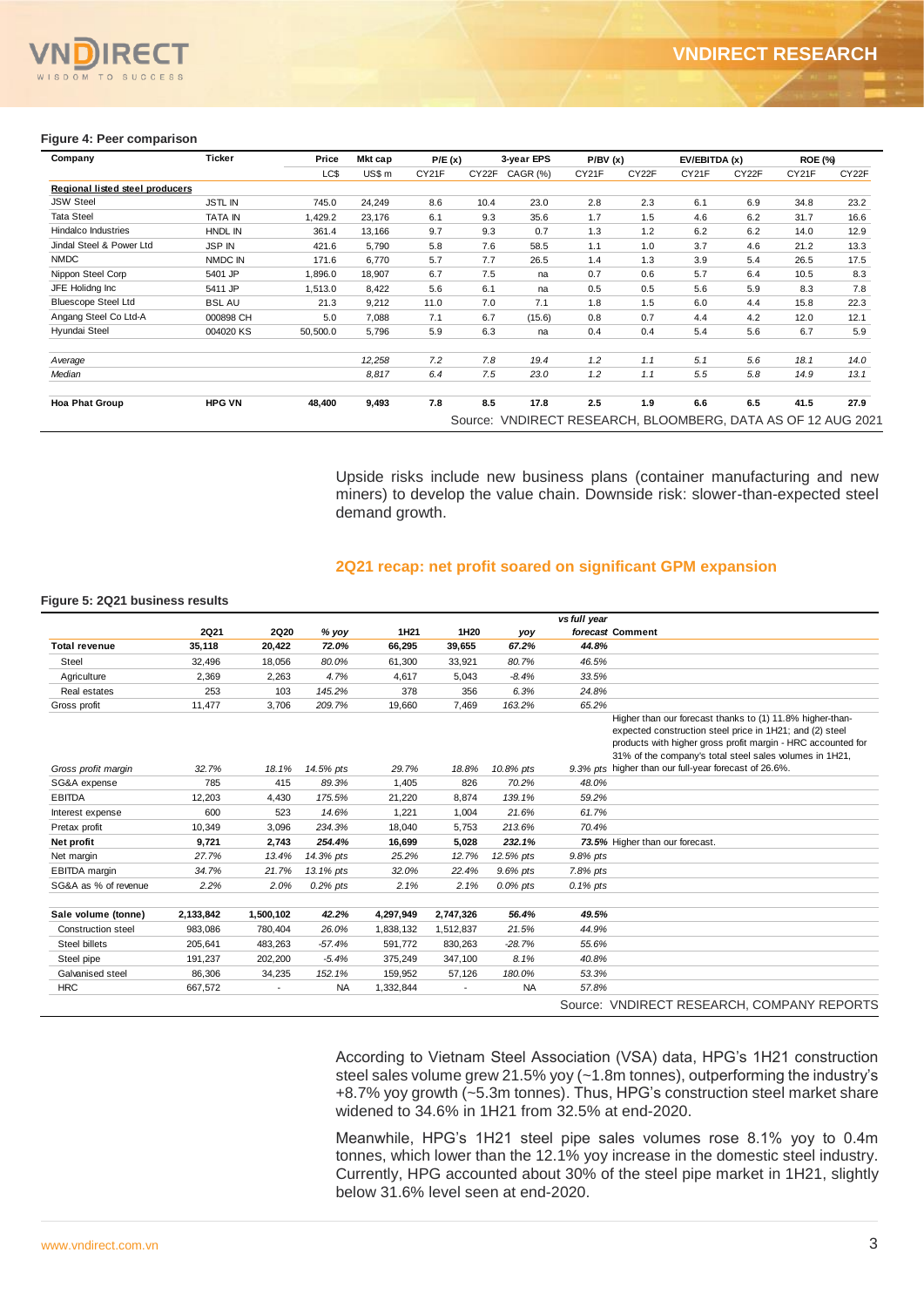

Hot Roll Coin (HRC) sales volume reached 1.3m tonnes in 1H21 (no HRC sold in 1H20), while billet sales volume dropped by 55% yoy to 0.2m tonnes as the company has shifted to produce higher-margin product lines, including construction steel and HRC.



**Roper Valley iron ore mine**



RVIM is the first project in the HPG's plan to secure at least 50% of its iron ore demand or 10m tonnes p.a through Australian mine ownership.

#### **Acquiring RVIM will help HPG to solidify its position among regional steel manufacturers, in our view**

HPG purchased RVIM in the Northern Territory (NT) from UAE firm Al Rawda Resources, under a deal originally agreed in Feb 2021. The mine contains 320m tonnes of reserves and has mining capacity for 4m tonnes p.a, according to HPG. Previous owners have struggled to maintain production at what has been a relatively high-cost, low-grade operation.

Al Rawda acquired the RVIM from administrators in 2016 and applied, through its Australian subsidiary Northern Territory Iron Ore, to the NT government to reopen the mine in early 2018. But this did not happen and the mine has sat dormant.

The mine's previous owner, Sherwin Iron, was one of the first small Australian iron ore mining firms to enter voluntary administration in Jul 2014. RVIM when it went into administration had a resource estimate of 488m tonnes, with Sherwin forecasting that it had the potential to produce 81m tonnes of marketable product at an average 57% Fe.

Operating costs are now much lower in Australia than in 2014, although they are starting to creep back up as Covid-19 border closures make it difficult to attract skilled labour. Iron ore prices are also at close to record-high levels, prompting several more marginal projects back into production.

Local indigenous communities oppose the restart of RVIM because it includes barging the ore up the Roper river for transshipping in the Gulf of Carpentaria, although there is the higher cost option of trucking it to Darwin.

HPG is also looking to acquire Australian coking coal mines to become selfsufficient in the key steel feedstock. While Australian iron ore mines and projects are currently trading at a premium because of the current high price environment, there are several coking coal mines up for sale following weaker coking coal prices because of China's ban on imports of Australian coal. These include the BHP Mitsui Coal mines in Queensland and some mines in the Illawarra region of New South Wales.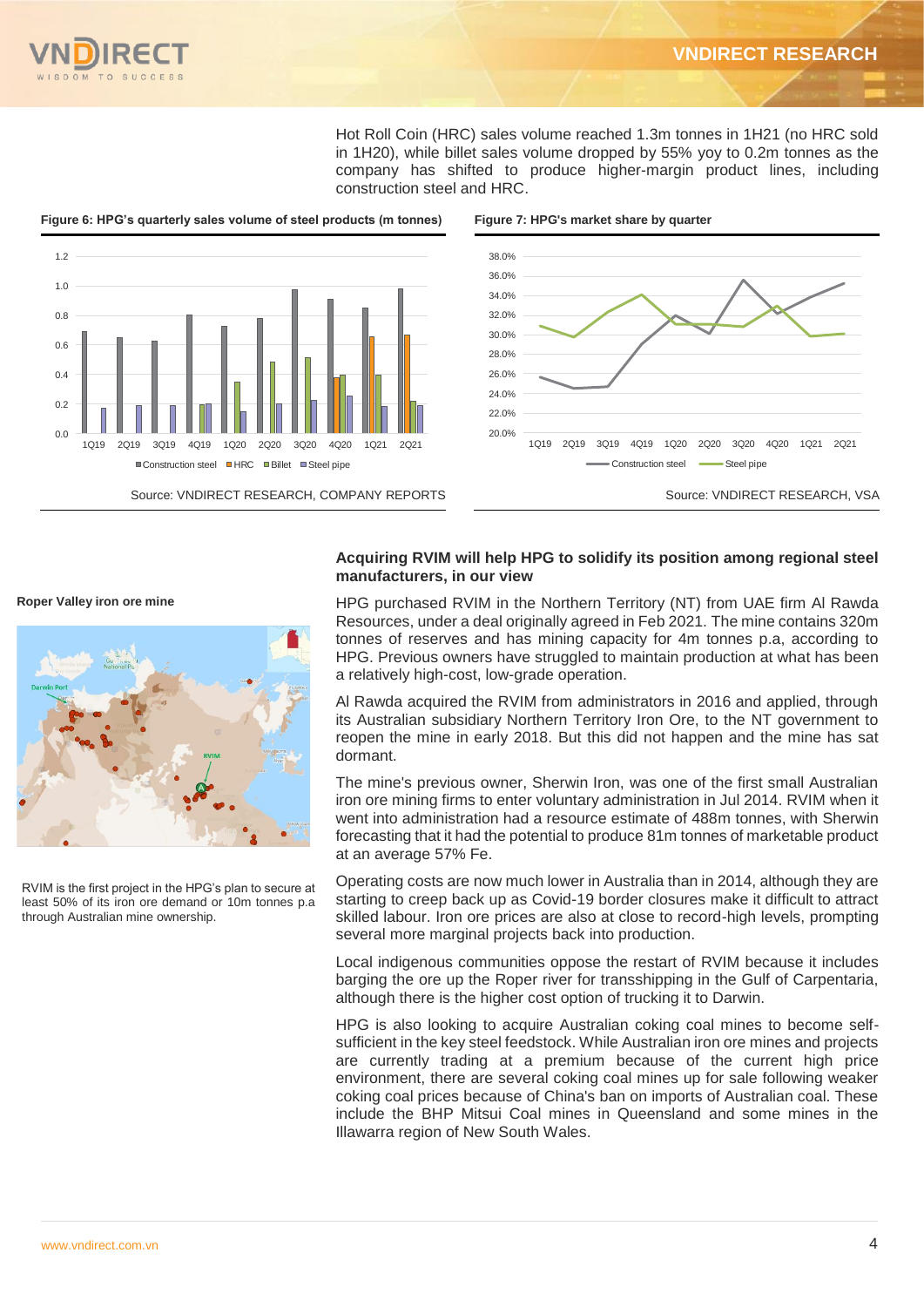

#### **FY21 – 23F OUTLOOK: RIDING ON SURGE OF INFRASTRUCTURE DEVELOPMENT**

#### **3Q21F construction steel sales volume will be hurt by the current wave**

Over the past few months, Vietnam's construction steel sales volume showed a gradual decline from its historical high of 1.25m tonnes in Mar 2021 to 1.18m tonnes, 1.0m tonnes and 0.7m tonnes in Apr, May, Jun 2021, respectively.

We believe that the weak construction steel demand in recent months was due to the resurgence of Covid-19 pandemic from late-Apr. Besides, the rainy season that came earlier than usual in the South and the construction steel price fell from beg-Jun, that discouraged distributors to accumulate inventories.

Under Directive 16, most construction projects have been closed since early Jul 2021. Therefore, domestic demand for steel products (especially construction steel and steel pipe) will be hit sharply during 3Q21F lockdowns. However, we expect pandemic will be gradually controlled thanks to the government vaccination targets. Therefore, steel demand will recover strongly from 4Q21F, in our view. In FY22F, we expect sales volume of Vietnam construction steel to grow 14% yoy on the back of: (1) acceleration of infrastructure development in FY22F, thanks to state investment expansion; and (2) our view that the residential property market will heat up in FY22F due to low mortgage rates and higher new supply.





**Figure 9: Construction steel: expect sales to grow at a 12% CAGR in FY21-22F**



#### **We adjust our sales volume forecasts over FY21-23**

Due to Covid-19 impacts negatively, we revise HPG's FY21F sales volume of construction steel and steel pipes to 3.9m tonnes and 0.8m tonnes, down 5.4% and 9%, respectively. However, the company's total steel sales volume will remain at 8.7m tonnes in FY21F thanks to strong galvanised steel exports and HRC orders, which are signed on forward contracts, remain on track, in our view. We also note that HPG can choose to produce construction steel or HRC with a design capacity of 5.6m tonnes at DQSC (based on certain rate) thanks to its flexible production line.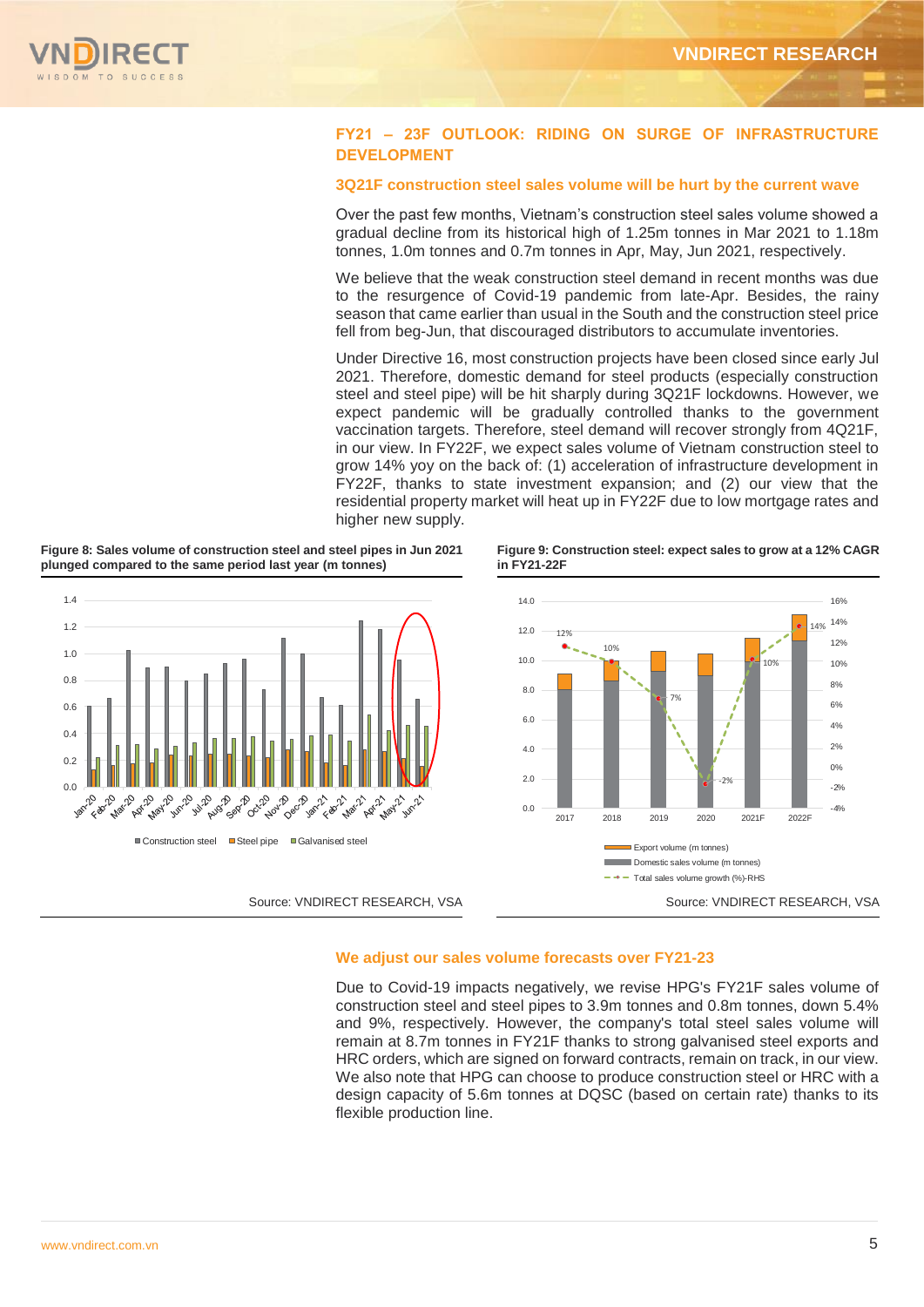#### **Figure 10: Changes in HPG's steel sales forecast ('000 tonnes)**

|                    |       | Old forecasts |       |       | New forecasts |       |          | $\%$ $\triangle$ change |         | Comment                                                                                                                                                                                                                                                                                                                                                   |
|--------------------|-------|---------------|-------|-------|---------------|-------|----------|-------------------------|---------|-----------------------------------------------------------------------------------------------------------------------------------------------------------------------------------------------------------------------------------------------------------------------------------------------------------------------------------------------------------|
|                    | FY21F | FY22F         | FY23F | FY21F | FY22F         | FY23F | FY21F    | FY22F                   | FY23F   |                                                                                                                                                                                                                                                                                                                                                           |
|                    |       |               |       |       |               |       |          |                         |         | We raise our FY22-23F construction steel sales<br>volume thanks to (1) HPG focuses on selling<br>finished steel with higher profit margin instead of<br>billet; (2) Hai Duong Steel Complex has expanded<br>its designed capacity by 30% to 2.5m tonnes in<br>early 2021; and (3) strong domestic demand on<br>the back of acceleration of infrastructure |
| Construction steel | 4,093 | 4,491         | 4,941 | 4,093 | 4,545         | 5,055 | $-5.4%$  | 1.2%                    |         | 2.3% development in 2022-23F<br>HPG is testing No.3 rolling mill (at DQSC) and will                                                                                                                                                                                                                                                                       |
|                    |       |               |       |       |               |       |          |                         |         | put it into commercial operation this year. This<br>means that their billet sales business is moving<br>gradually along its timeline for the No.3 rolling mill                                                                                                                                                                                            |
| Steel billet       | 1,064 | 722           | 268   | 848   | 430           | 228   | $-20.3%$ | $-40.5%$                |         | $-14.9\%$ launching.                                                                                                                                                                                                                                                                                                                                      |
| Steel pipe         | 920   | 966           | 1,015 | 838   | 880           | 924   | $-9.0%$  | $-9.0%$                 | $-9.0%$ |                                                                                                                                                                                                                                                                                                                                                           |
| Galvanised steel   | 300   | 315           | 330   | 392   | 396           | 396   | 30.6%    | 25.6%                   | 19.9%   |                                                                                                                                                                                                                                                                                                                                                           |
|                    |       |               |       |       |               |       |          |                         |         | HPG will boost HRC production when construction<br>steel demand is weak in 3Q21F. In FY22-23F, we<br>reduce the rate of HRC for internal demand to 14%                                                                                                                                                                                                    |
| <b>HRC</b>         | 2,306 | 2,334         | 2,301 | 2,732 | 2,686         | 2,580 | 18.5%    | 15.1%                   |         | 12.1% from 23% in vs. our previous forecasts.                                                                                                                                                                                                                                                                                                             |
| Total              | 8,683 | 8,828         | 8,855 | 8,681 | 8,936         | 9,182 | 0.0%     | 1.2%                    | 3.7%    |                                                                                                                                                                                                                                                                                                                                                           |
|                    |       |               |       |       |               |       |          |                         |         | Source: VNDIRECT RESEARCH                                                                                                                                                                                                                                                                                                                                 |

#### **Profit margin will remain high in 2H21-22F**

#### **HPG's construction steel selling price has rallied since Dec 2020 and currently reversed to VND16,100/kg**

Strong demand in the midst of recovering supply chains has led to record steel prices across the US, EU and Asia in 1H21. In China - the largest steel producer in the world, average steel rebar price 1H21 was approximately 41% higher than that the same period in 2020. However, prices are expected to ease from 2H21F, as this demand impulse recedes and supply continues to come back online.

Following the global steel prices movement, HPG's construction steel selling price also surged in 1H21, and peaked at VND17,500/kg (+53% ytd) in mid-May, and then corrected by 8% in the next 2 months due to the trend in the global price, slowdown in domestic demand, and the government's willingness to control the domestic steel price. On average 1H21, HPG's construction steel ASP reached VND15,300/kg (+40% yoy), 11% higher than our full-year forecast. Thus, we increase HPG's construction steel ASP by 6% in FY21F from our previous forecast of VND13,800/kg to VND14,600/kg. In FY22-23F, construction steel ASP will gradually decrease to the long-term average of VND13,400-13,100/kg, down 8%-2% yoy, respectively, in our view.

#### **Iron ore prices to remain well above US\$100/tonne in FY21F**

Iron ore prices continued to hit record highs during 2Q21, reaching US\$238/tonne in early May. The average spot price for 62% Fe iron ore fines at Chinese ports in May was an increase of 37% since the start of 2021, and around 120% from the end-May 2020.

However, the recovery in steel output by major ex-Chinese producers is expected to continue in coming months, and will bring greater supply to the market. This create downward pressure on steel prices and margins of Chinese steel mills, leading to a softening in iron ore prices. It is also expected that China's strong demand for steel will abate in 2H21F. As a result, spot price for 62\$ Fe iron ore was only US\$165/tonne in 10 Aug, down about 20% from the peak in May 21.

According to Australian Department of Industry, Science, Energy and Resources (DISR) estimates, the FY21F average iron ore price is forecasted to reach US\$150/ tonne (+43% yoy), before falling to below US\$100/ tonne by the end of FY22F, as Brazilian supply recovers and Chinese steel production softens.





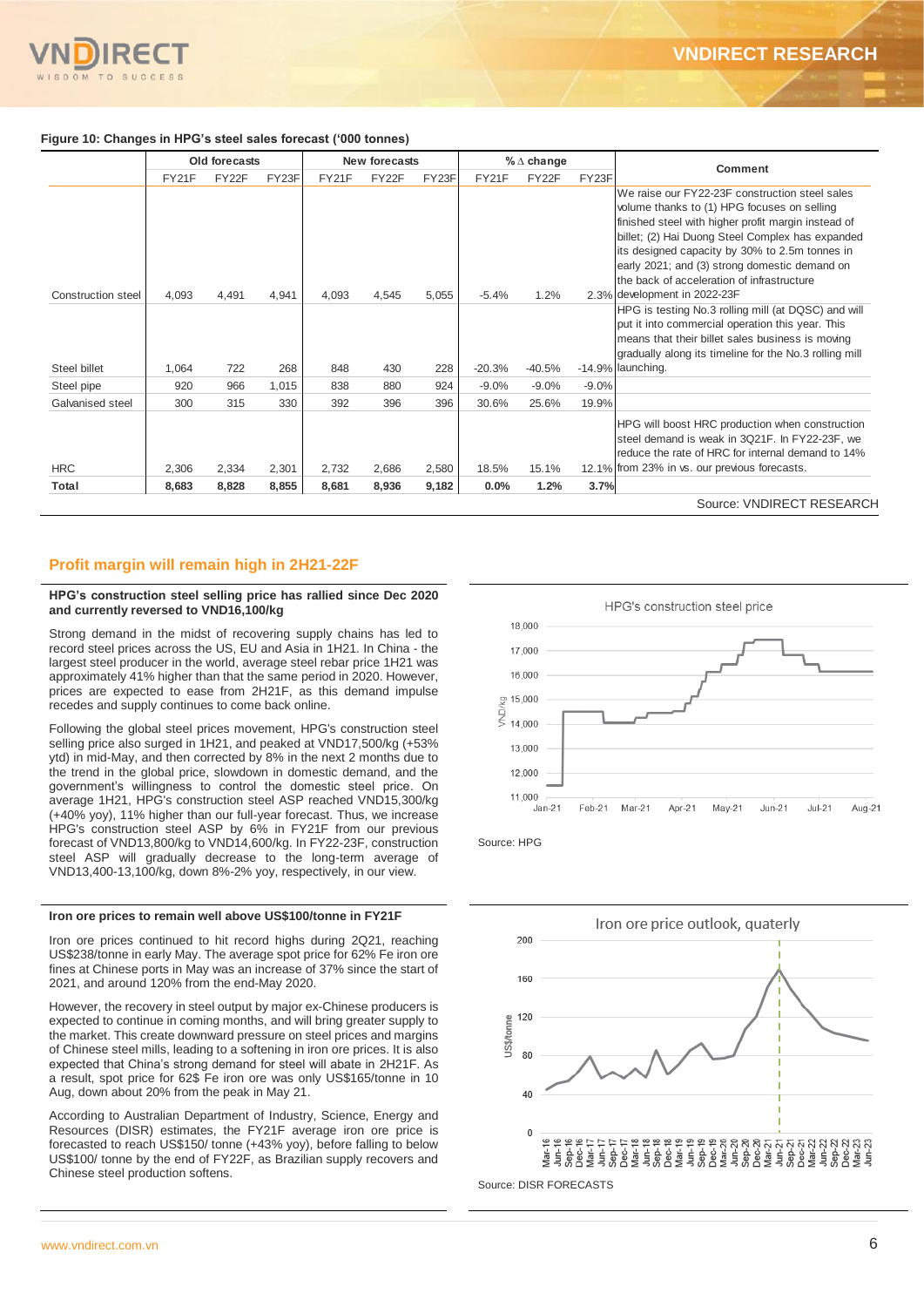

#### **World steel production recovers to push coking coal prices up**

Coking coal prices have recovered moderately, in line with improving global industrial production and economic activity. The Australian premium hard coking coal price is trading at US\$218/tonne, up 96% from the end of 2020. DISR forecasts coking coal to increase from an average US\$143/ tonne (+14% yoy) in FY21F to around US\$157/tonne by FY23F.

Potential weather events over autumn remain the most significant upside risk to prices, with weather around this time regularly disrupting shipping from Queensland. Prices for Australian metallurgical coal would also rise should Chinese import restrictions be relaxed.

On the downside, potential cuts in Chinese steelmaking remain a prospect. Any such cuts would likely take price pressure off non-Australian metallurgical coal, reducing the price differential and potentially enabling some cost rebalance between China and ex-China markets.

#### **The new iron ore mine help to improve margins since late-2021F**

According to S&P Global Intelligence, Western Australia's iron ore miners are among the world's lowest cost seaborne iron ore exporters. The average total cash cost of Western Australia's iron ore exports was US\$34.5/tonne in 2020, below the world average of US\$45.3/tonne, and below its main competitor in Brazil (US\$36.0/tonne).

Despite the lack of data for Northern Territory, we estimate the cost of iron ore production in RVIM will be no more than US\$70/tonne. We also note that the previous owners of the RVIM struggled to maintain production at what has been a relatively high-cost, low-grade operation.

HPG expects that iron ore from the new mine will be delivered from late-2021F. Thus, we estimate RVIM will help HPG's pre-tax profit increase by about VND1,530bn, equivalent to 5.0% of HPG's pre-tax profit in FY22F. The above estimate is based on the following assumptions: (1) utilisation rate of RVIM will reach 75% (equivalent to 3m tonnes); (2) total production cost of RVIM is US\$100/tonne (including resource & environmental costs, transportation costs, depreciation and interest expense) and (3) the FY22F average iron ore price is forecasted to reach US\$120/tonne.

the worst scenario, the FY22F average iron ore price is US\$160/tonne, RVIM can contribute about VND4,635bn, equivalent to 22.1% of HPG's pre-tax profit in next year (details in figure 13).



Source: DISR FORECASTS



(\*) Includes the 10 largest iron ore producers only

Source: S&P GLOBAL MARKET INTELLIGENCE, MINE ECONOMICS MODEL

#### **Figure 11: Prices of iron ore and coking coal**

| <b>Commodity prices</b> |            | Spot price |            | Commodity price performance |           |      | <b>VNDS</b> assumption |                | <b>DISR</b> estimate                       |     |                              |
|-------------------------|------------|------------|------------|-----------------------------|-----------|------|------------------------|----------------|--------------------------------------------|-----|------------------------------|
|                         |            |            | Last month | Last quarter                | Last year | 2021 |                        | 2022 Long term | 2021                                       |     | 2022 Long term<br>-90<br>106 |
| Iron Ore 62% Fe Fines   | US\$/tonne | 165.1      | $-21.3%$   | $-30.8%$                    | 44.8%     | 150  | 120                    | 95             | 152                                        |     |                              |
| Hard Coking Coal        | US\$/tonne | 218.5      | 7.1%       | 91.1%                       | 98.9%     | 140  | 160                    | 150            | 143                                        | 160 | 150                          |
|                         |            |            |            |                             |           |      |                        |                | Source: VNDIRECT RESEARCH, BLOOMBERG, DISR |     |                              |

#### **Figure 12: Sensitivity on FY22F pre-tax profit (Unit: VNDbn) on changes of total production cost of RVIM and iron ore price**

|                              |     | Total production cost (*) of RVIM (US\$/tonne) |        |        |        |        |        |        |  |  |
|------------------------------|-----|------------------------------------------------|--------|--------|--------|--------|--------|--------|--|--|
|                              |     | 80                                             | 90     | 100    | 110    | 120    | 130    | 140    |  |  |
| (US\$/tonne)<br>price<br>ore | 105 | 36,135                                         | 35,375 | 34,614 | 33,853 | 33,092 | 32,332 | 31,571 |  |  |
|                              | 110 | 34,897                                         | 34,135 | 33,372 | 32,610 | 31,848 | 31,085 | 30,323 |  |  |
|                              | 115 | 33,660                                         | 32,896 | 32,132 | 31,368 | 30,605 | 29,841 | 29,077 |  |  |
|                              | 120 | 32,424                                         | 31,659 | 30,894 | 30,128 | 29,363 | 28,598 | 27,833 |  |  |
|                              | 125 | 31,189                                         | 30,423 | 29,656 | 28,890 | 28,124 | 27,357 | 26,591 |  |  |
|                              | 130 | 29,955                                         | 29,187 | 28,420 | 27,653 | 26,885 | 26,118 | 25,350 |  |  |
|                              | 135 | 28,722                                         | 27,953 | 27,185 | 26,416 | 25,648 | 24,879 | 24,111 |  |  |
| ron                          | 140 | 27.489                                         | 26.720 | 25.950 | 25.181 | 24.411 | 23.642 | 22.873 |  |  |

(\*) Including resource & environmental costs, transportation costs, depreciation and interest expense Source: VNDIRECT RESEARCH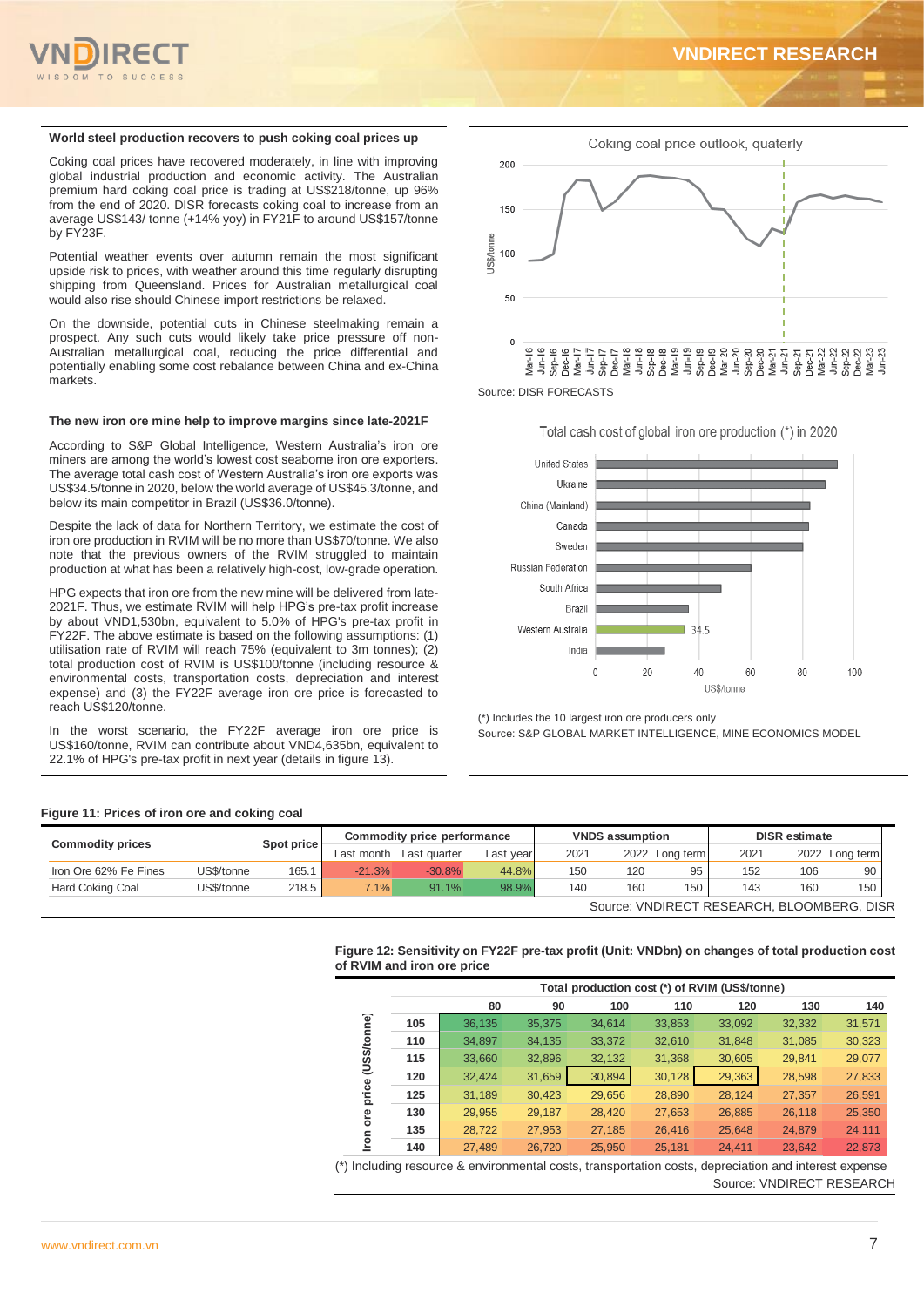

**Figure 13: Sensitivity on RVIM's contribution to FY22F HPG's pre-tax profit (Unit: VNDbn) on changes of iron ore price. Assume the total production cost of RVIM is US\$100/tonne**

|                                                                                       | Iron ore price (US\$/tonne) |     |                           |     |     |       |
|---------------------------------------------------------------------------------------|-----------------------------|-----|---------------------------|-----|-----|-------|
|                                                                                       | 110                         | 120 | 130                       | 140 | 150 | 160   |
| RVIM's contribution to FY22F HPG's pre-tax profit                                     | 762 I                       |     | 1,530 2,302 3,078 3,855   |     |     | 4.635 |
| % RVIM's constribution in FY22F HPG's pre-tax profit 2.3% 5.0% 8.1% 11.9% 16.4% 22.1% |                             |     |                           |     |     |       |
|                                                                                       |                             |     | Source: VNDIRECT RESEARCH |     |     |       |

**Figure 14: Sensitivity on FY22F pre-tax profit (Unit: VNDbn) on changes of total production cost and utilisation rate of RVIM. Assume the iron ore price is US\$120/tonne**

|                                                                    |      | Total production cost (*) of RVIM (US\$/tonne) |        |        |        |        |        |                           |
|--------------------------------------------------------------------|------|------------------------------------------------|--------|--------|--------|--------|--------|---------------------------|
|                                                                    |      | 80                                             | 90     | 100    | 110    | 120    | 130    | 140                       |
|                                                                    | 50%  | 31,531                                         | 31,021 | 30,511 | 30,001 | 29,491 | 28,981 | 28,471                    |
| ৳<br>FY <sub>22</sub> F<br>rate<br>둥<br>.드<br>Utilisatio<br>RVIM i | 60%  | 31,888                                         | 31,276 | 30,664 | 30,052 | 29,440 | 28,828 | 28,216                    |
|                                                                    | 70%  | 32,245                                         | 31,531 | 30,817 | 30,103 | 29,389 | 28,675 | 27,961                    |
|                                                                    | 75%  | 32,424                                         | 31,659 | 30,894 | 30,128 | 29,363 | 28,598 | 27,833                    |
|                                                                    | 80%  | 32,602                                         | 31,786 | 30,970 | 30,154 | 29,338 | 28,522 | 27,706                    |
|                                                                    | 90%  | 32,959                                         | 32,041 | 31,123 | 30,205 | 29,287 | 28,369 | 27,451                    |
|                                                                    | 100% | 33,316                                         | 32,296 | 31,276 | 30,256 | 29,236 | 28,216 | 27,196                    |
|                                                                    |      |                                                |        |        |        |        |        | Source: VNDIRECT RESEARCH |

#### **FY21-23F earnings revision reflects better-than-expected steel ASP and strong HRC sales volume**

#### **Figure 15: Earnings revision for FY21-23F (VND bn)**

|                           | Old forecasts |         | New forecasts |         | The difference between new<br>and old forecasts |         |             | <b>Comments</b> |             |                                                                                                                                                                                                                                                                                                                  |
|---------------------------|---------------|---------|---------------|---------|-------------------------------------------------|---------|-------------|-----------------|-------------|------------------------------------------------------------------------------------------------------------------------------------------------------------------------------------------------------------------------------------------------------------------------------------------------------------------|
|                           | 2021F         | 2022F   | 2023F         | 2021F   | 2022F                                           | 2023F   | 2021F       | 2022F           | 2023F       |                                                                                                                                                                                                                                                                                                                  |
| <b>Total revenue</b>      | 148,023       | 152,825 | 152,691       | 153,629 | 151,639                                         | 151,907 | 3.8%        | $-0.8%$         | $-0.5%$     |                                                                                                                                                                                                                                                                                                                  |
| Steel                     | 131.706       | 132,557 | 132,280       | 142,206 | 135,203                                         | 133,071 | 8.0%        | 2.0%            | 0.6%        | We raise our FY21/22/23F revenue forecasts by<br>8.0%/2.0%/0.6% as increases of 8.0%/0.8%/-3.0% in<br>ASP and 0%/1.2%/3.7% in sales volume vs. our<br>previous forecasts.                                                                                                                                        |
| Gross profit              | 30,155        | 31,964  | 33,271        | 38.144  | 35,950                                          | 36,592  | 26.5%       | 12.5%           | 10.0%       |                                                                                                                                                                                                                                                                                                                  |
| Gross profit margin       | 20.4%         | 20.9%   | 21.8%         | 24.8%   | 23.7%                                           | 24.1%   | 4.5% pts    | 2.8% pts        | 2.3% pts    | We raise our FY21/22/23F gross profit margin<br>forecasts by 4.5%/2.8%/2.3% pts thanks to (1)<br>increases in ASP; and (2) a higher proportion of high-<br>margin steel products - HRC in total steel sales<br>volume offseting 7.4%/15%/25% higher-than-expected<br>iron ore prices vs. our previous forecasts. |
| SG&A expense              | 2,926         | 3,020   | 3,018         | 3,073   | 3,033                                           | 3,038   | 5.0%        | 0.4%            | 0.7%        |                                                                                                                                                                                                                                                                                                                  |
| <b>EBITDA</b>             | 35.849        | 37.493  | 38.726        | 41.718  | 41.890                                          | 44.809  | 16.4%       | 11.7%           | 15.7%       |                                                                                                                                                                                                                                                                                                                  |
| Interest expense          | 1,980         | 1,946   | 1,769         | 2,607   | 2.637                                           | 2,372   | 31.7%       | 35.5%           | 34.1%       |                                                                                                                                                                                                                                                                                                                  |
| Pretax profit             | 25,612        | 27,233  | 28,651        | 33.494  | 30.894                                          | 31,715  | 30.8%       | 13.4%           | 10.7%       |                                                                                                                                                                                                                                                                                                                  |
| Net profit                | 22,731        | 24,161  | 25,416        | 30,496  | 28,049                                          | 28,766  | 34.2%       | 16.1%           | 13.2%       |                                                                                                                                                                                                                                                                                                                  |
| Net margin                | 15.4%         | 15.8%   | 16.6%         | 19.9%   | 18.5%                                           | 18.9%   | 4.5% pts    | 2.7% pts        | 2.3% pts    |                                                                                                                                                                                                                                                                                                                  |
| <b>EBITDA</b> margin      | 24.2%         | 24.5%   | 25.4%         | 27.2%   | 27.6%                                           | 29.5%   | 2.9% pts    | 3.1% pts        | 4.1% pts    |                                                                                                                                                                                                                                                                                                                  |
| SG&A as % of revenue      | 2.0%          | 2.0%    | 2.0%          | 2.0%    | 2.0%                                            | 2.0%    | $0.0\%$ pts | $0.0\%$ pts     | $0.0\%$ pts |                                                                                                                                                                                                                                                                                                                  |
| Core EPS (VND)            | 4,613         | 4.897   | 5,146         | 6.189   | 5.686                                           | 5,824   | 34.2%       | 16.1%           | 13.2%       |                                                                                                                                                                                                                                                                                                                  |
|                           |               |         |               |         |                                                 |         |             |                 |             |                                                                                                                                                                                                                                                                                                                  |
| Sale volume ('000 tonne)  | 8,683         | 8,828   | 8,855         | 8,681   | 8,936                                           | 9,182   | 0.0%        | 1.2%            | 3.7%        |                                                                                                                                                                                                                                                                                                                  |
| <b>Construction steel</b> | 4.093         | 4,491   | 4,941         | 3.871   | 4.545                                           | 5,055   | $-5.4%$     | 1.2%            | 2.3%        |                                                                                                                                                                                                                                                                                                                  |
| Steel billet              | 1,064         | 722     | 268           | 848     | 430                                             | 228     | $-20.3%$    | $-40.5%$        | $-14.9%$    |                                                                                                                                                                                                                                                                                                                  |
| Steel pipe                | 920           | 966     | 1,015         | 838     | 880                                             | 924     | $-8.9%$     | $-8.9%$         | $-8.9%$     |                                                                                                                                                                                                                                                                                                                  |
| Galvanised steel          | 300           | 315     | 330           | 392     | 396                                             | 396     | 30.8%       | 25.8%           | 19.8%       |                                                                                                                                                                                                                                                                                                                  |
| <b>HRC</b>                | 2.306         | 2.334   | 2,301         | 2.732   | 2.686                                           | 2,580   | 18.5%       | 15.1%           | 12.1%       |                                                                                                                                                                                                                                                                                                                  |
|                           |               |         |               |         |                                                 |         |             |                 |             | Source: VNDIRECT RESEARCH, COMPANY REPORTS                                                                                                                                                                                                                                                                       |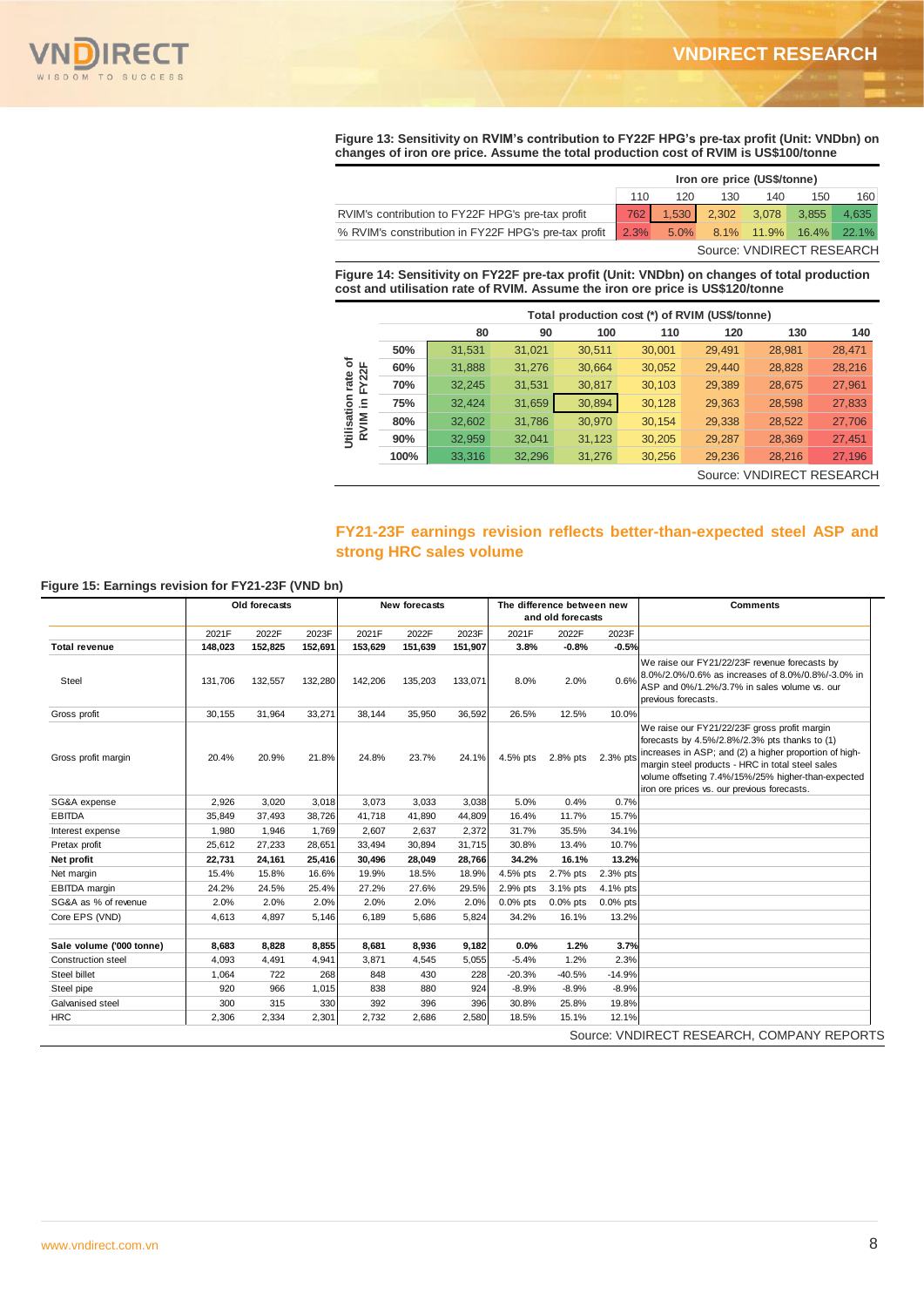# $T<sub>O</sub>$

#### **Valuation**



#### **Income statement**

| (VNDbn)                       | 12-20A         | 12-21E         | 12-22E     |
|-------------------------------|----------------|----------------|------------|
| Net revenue                   | 90,119         | 153,629        | 151,639    |
| Cost of sales                 | (71,214)       | (115, 484)     | (115, 689) |
| Gen & admin expenses          | (1,091)        | (1, 844)       | (1,820)    |
| Selling expenses              | (690)          | (1, 229)       | (1, 213)   |
| <b>Operating profit</b>       | 17,123         | 35,072         | 32,918     |
| <b>Operating EBITDA</b>       | 21,607         | 42,476         | 42,683     |
| Depreciation and amortisation | (4, 484)       | (7, 405)       | (9,766)    |
| <b>Operating EBIT</b>         | 17,123         | 35,072         | 32,918     |
| Interest income               | 1,005          | 1,694          | 1,470      |
| <b>Financial expense</b>      | (3, 427)       | (4, 389)       | (4,932)    |
| Net other income              | 654            | 1,115          | 1,436      |
| Income from associates & JVs  | $\overline{2}$ | $\mathfrak{p}$ | 2          |
| Pre-tax profit                | 15,357         | 33,494         | 30,894     |
| Tax expense                   | (1, 851)       | (2,936)        | (2,777)    |
| Minority interest             | (56)           | (61)           | (68)       |
| Net profit                    | 13,450         | 30,496         | 28,049     |
| Adj. net profit to ordinary   | 13,450         | 30,496         | 28,049     |
| Ordinary dividends            | (1, 419)       | (2, 236)       | (2, 236)   |
| <b>Retained earnings</b>      | 12,031         | 28,260         | 25,812     |

#### **Balance sheet**

| 12-20A  | 12-21E  | 12-22E  |
|---------|---------|---------|
| 13,696  | 17,158  | 19,991  |
| 8,127   | 17,879  | 17,879  |
| 6,125   | 8.418   | 9,033   |
| 26,287  | 39.549  | 41,707  |
| 2,513   | 3,841   | 3,791   |
| 56,747  | 86,846  | 92,401  |
| 72,373  | 84,919  | 103,436 |
| 171     | 171     | 171     |
| 2,220   | 3.784   | 3,735   |
| 131,511 | 175,720 | 199,744 |
| 36,798  | 39,771  | 40,205  |
| 10,916  | 19.616  | 17,978  |
| 4,261   | 6,777   | 6,690   |
| 51,975  | 66,164  | 64,873  |
| 17,343  | 18,325  | 17,862  |
| 2,973   | 3,226   | 3.184   |
| 33,133  | 44,729  | 44,729  |
| 21,792  | 38,456  | 64,268  |
| 59,071  | 87,794  | 113,547 |
| 149     | 210     | 278     |
| 131,511 | 175,720 | 199,744 |
|         |         |         |



#### **Cash flow statement**

| (VNDbn)                                     | 12-20A    | 12-21E    | 12-22E    |
|---------------------------------------------|-----------|-----------|-----------|
| Pretax profit                               | 15,357    | 33,494    | 30,894    |
| Depreciation & amortisation                 | 4,776     | 7,424     | 9,785     |
| Tax paid                                    | (1,717)   | (2,936)   | (2,777)   |
| Other adjustments                           | (556)     | (463)     | (503)     |
| Change in working capital                   | (6, 272)  | (9, 129)  | (7, 281)  |
| Cash flow from operations                   | 11,587    | 28,390    | 30,117    |
| Capex                                       | (11, 916) | (20,000)  | (28, 333) |
| Proceeds from assets sales                  | 34        | $\Omega$  | 0         |
| Others                                      | (6,968)   | (9, 752)  | $\Omega$  |
| Other non-current assets changes            | 359       | 0         | $\Omega$  |
| Cash flow from investing activities         | (18, 490) | (29, 752) | (28, 333) |
| New share issuance                          | 3         | $\Omega$  | 0         |
| Shares buyback                              | $\Omega$  | $\Omega$  | $\Omega$  |
| Net borrowings                              | 17,470    | 7,061     | 3,286     |
| Other financing cash flow                   |           |           |           |
| Dividends paid                              | (1, 419)  | (2, 236)  | (2, 236)  |
| Cash flow from financing activities         | 16,054    | 4,825     | 1,049     |
| Cash and equivalents at beginning of period | 4,545     | 13,696    | 17,158    |
| Total cash generated                        | 9,151     | 3,462     | 2,833     |
| Cash and equivalents at the end of period   | 13,696    | 17,158    | 19,991    |

#### **Key ratios**

|                         | 12-20A | 12-21E | 12-22E    |
|-------------------------|--------|--------|-----------|
| <b>Dupont</b>           |        |        |           |
| Net profit margin       | 14.9%  | 19.9%  | 18.5%     |
| Asset turnover          | 0.77   | 1.00   | 0.81      |
| <b>ROAA</b>             | 11.5%  | 19.9%  | 14.9%     |
| Avg assets/avg equity   | 2.19   | 2.09   | 1.86      |
| <b>ROAE</b>             | 25.2%  | 41.5%  | 27.9%     |
| Efficiency              |        |        |           |
| Days account receivable | 24.9   | 20.0   | 21.7      |
| Days inventory          | 135.1  | 125.0  | 131.6     |
| Days creditor           | 56.1   | 62.0   | 56.7      |
| Fixed asset turnover    | 1.27   | 1.95   | 1.61      |
| <b>ROIC</b>             | 11.9%  | 20.9%  | 16.3%     |
| Liquidity               |        |        |           |
| Current ratio           | 1.1    | 1.3    | 1.4       |
| Quick ratio             | 0.6    | 0.7    | 0.8       |
| Cash ratio              | 0.4    | 0.5    | 0.6       |
| Cash cycle              | 103.9  | 83.0   | 96.6      |
| Growth rate (yoy)       |        |        |           |
| Revenue growth          | 41.6%  | 70.5%  | $(1.3\%)$ |
| Operating profit growth | 75.7%  | 104.8% | $(6.1\%)$ |
| Net profit growth       | 78.7%  | 126.7% | $(8.0\%)$ |
| EPS growth              | 78.7%  | 126.7% | $(8.0\%)$ |

*Source: VND RESEARCH*